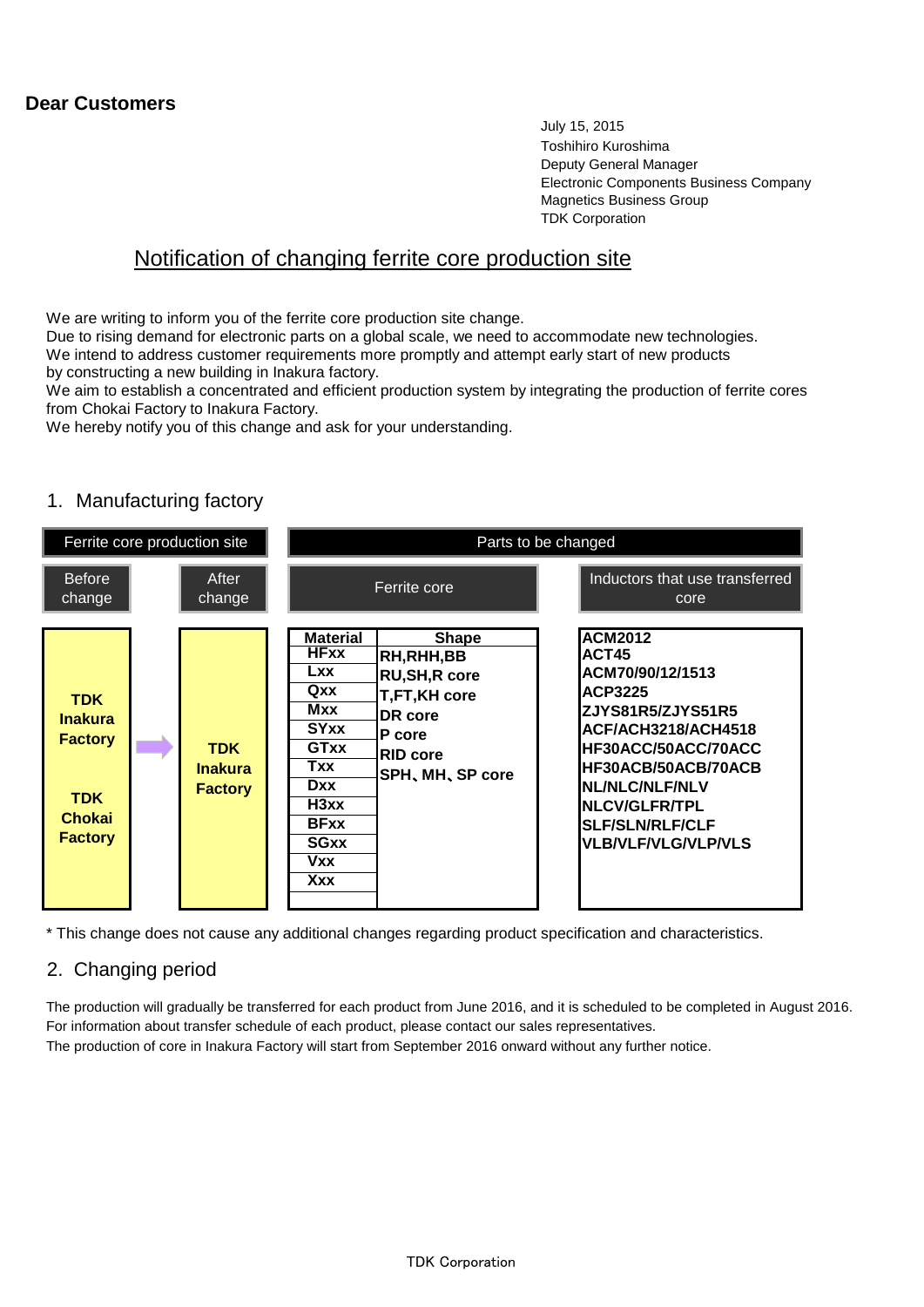

**Dear customers**

# Approval request for transfer and consolidation of ferrite core production sites

# Chokai Factory -> Inakura Factory

**15 July, 2015 Magnetics Business Group TDK Corporation**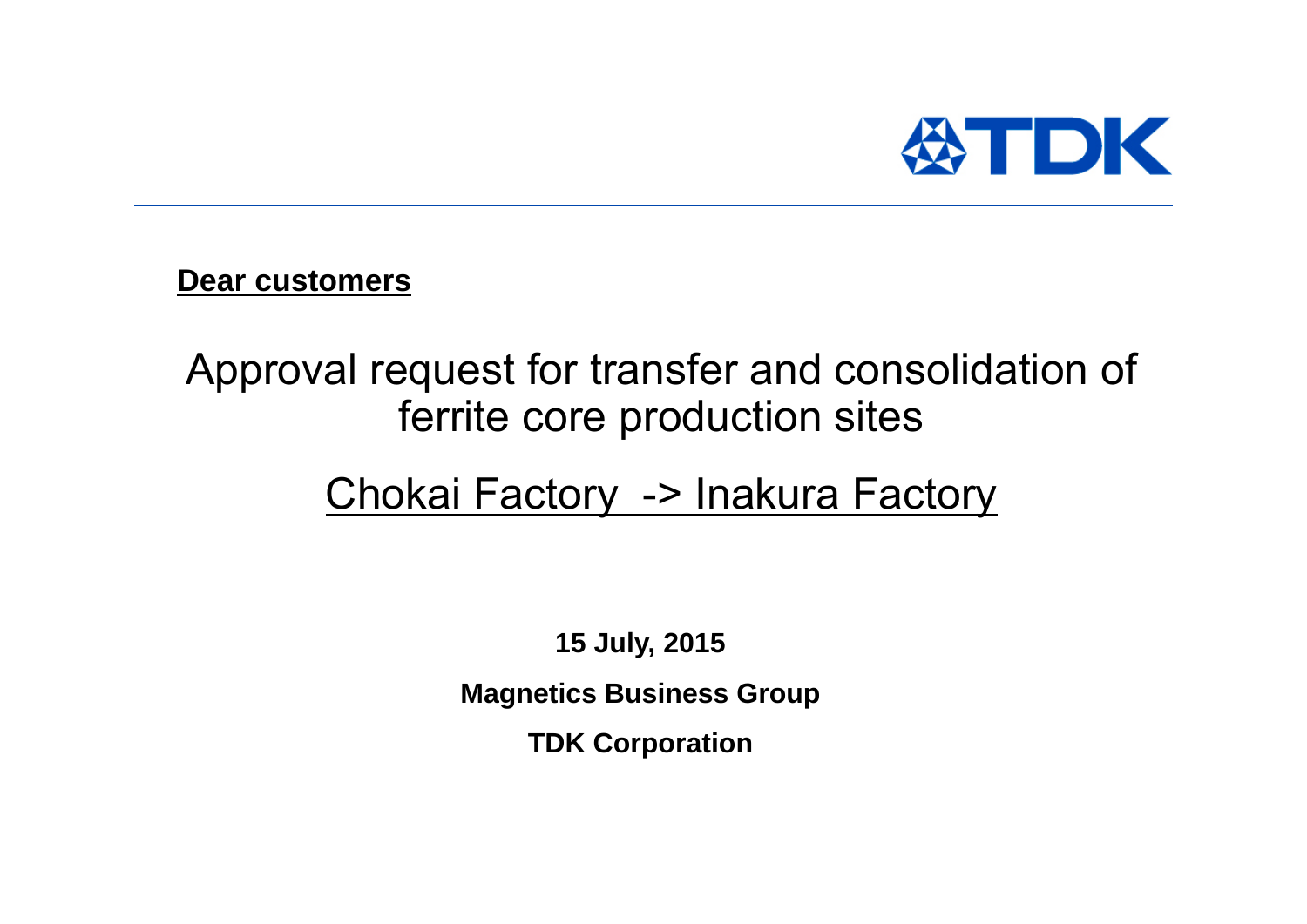

- 1. Purpose and background
- 2. Current production sites of ferrite cores
- 3. Changing points by the transfer (4M changes)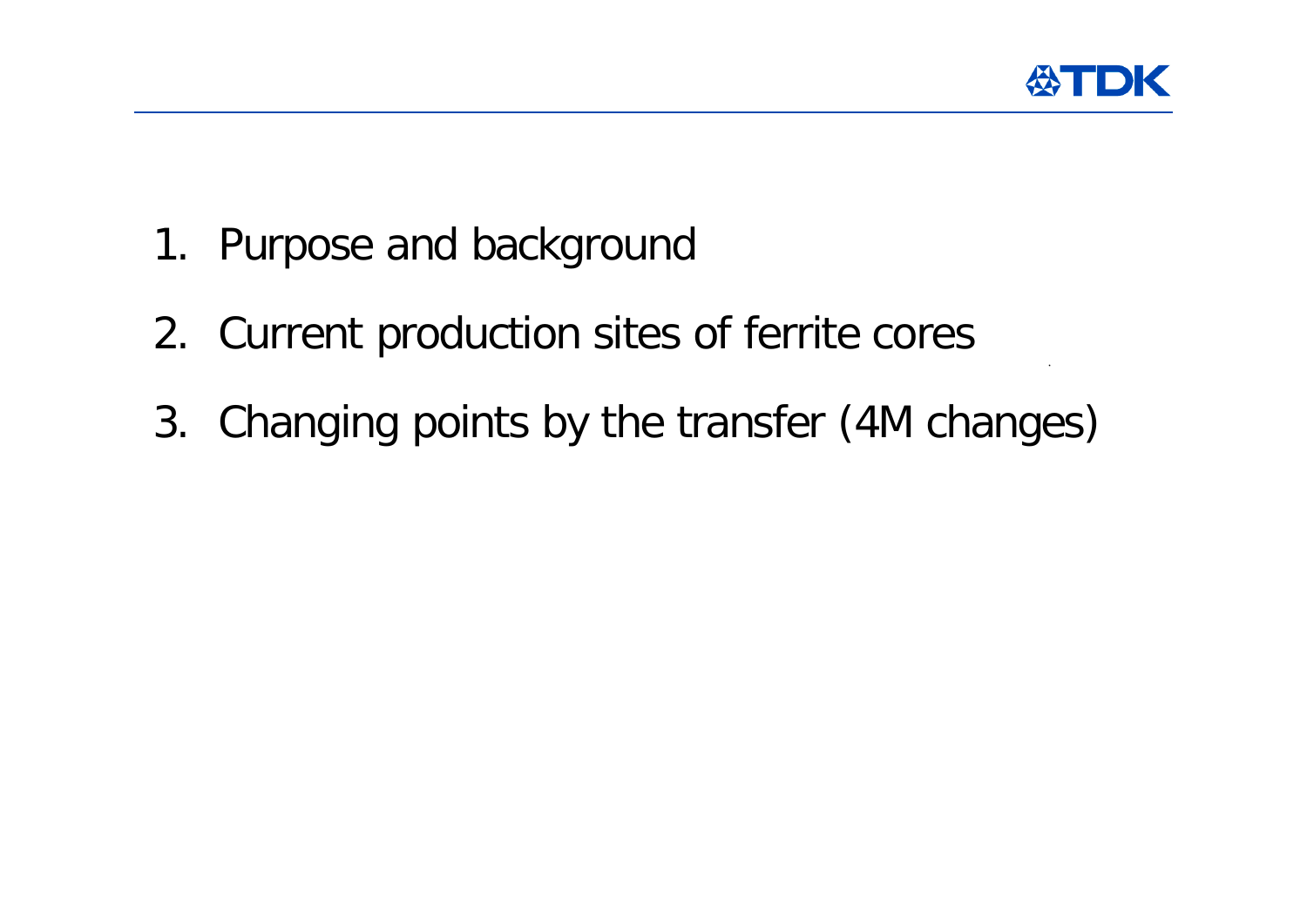Due to rising demand for electronic parts on a global scale, we need to accommodate new technologies.

We intend to address customer requirements more promptly and attempt early start of new products by constructing a new building in Inakura factory.

We aim to establish a concentrated and efficient production system by integrating the production of ferrite cores from Chokai Factory to Inakura Factory.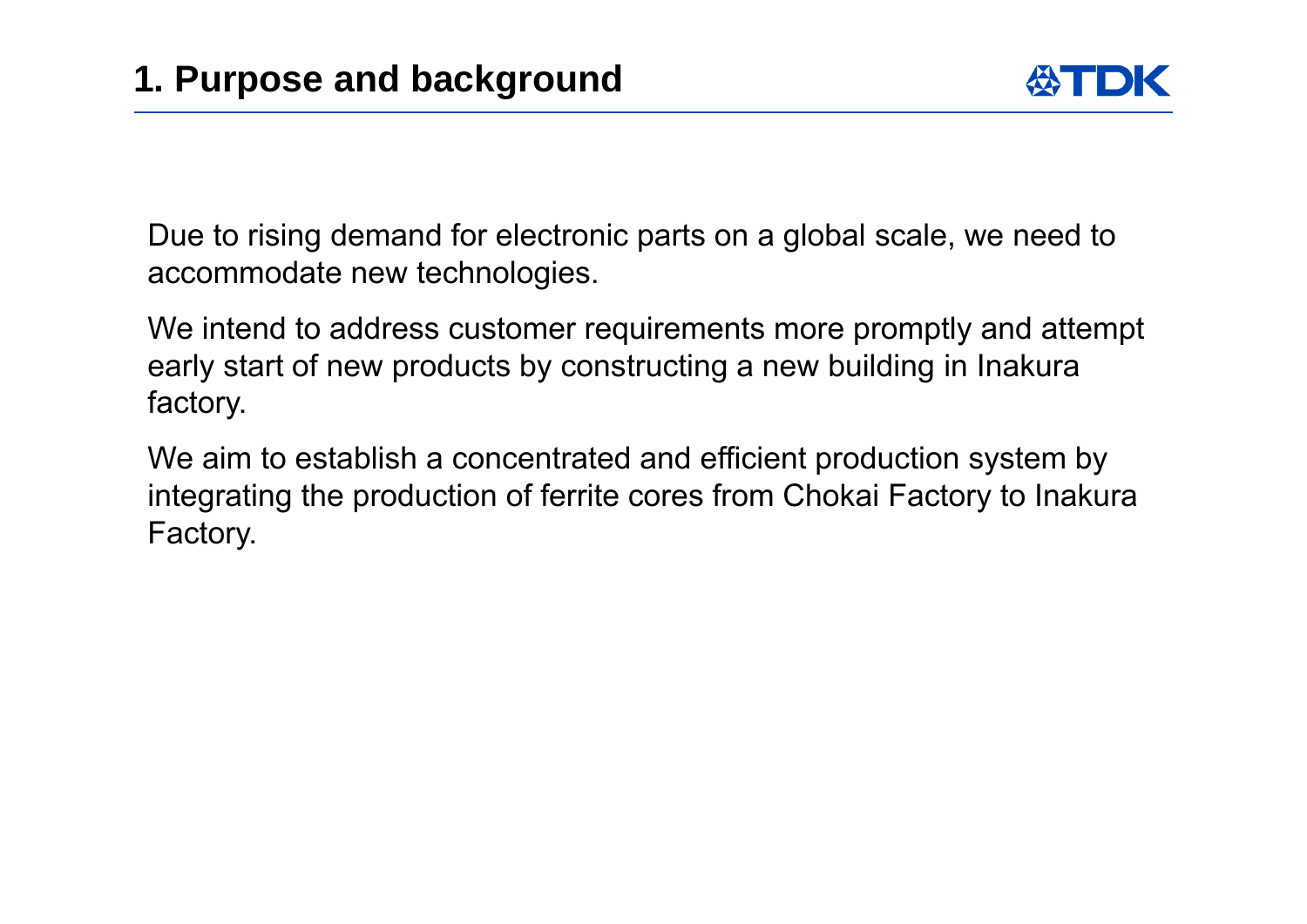## **2. Current production sites of ferrite cores**



|                        |       | <b>Before Change</b>               |                                      |  | <b>After Change</b>                                                  |  |
|------------------------|-------|------------------------------------|--------------------------------------|--|----------------------------------------------------------------------|--|
| <b>Production Site</b> |       | 1. Chokai Factory                  | 2. Inakura Factory                   |  | <b>Transfer and consolidate</b><br>production to the Inakura Factory |  |
| <b>Address</b>         | Pref. | <b>Akita Prefecture</b>            | Akita Prefecture                     |  | Akita Prefecture                                                     |  |
|                        | City  | <b>Nikaho City</b>                 | <b>Nikaho City</b>                   |  | Nikaho City                                                          |  |
|                        | Add.  | 15, aza-Sannomori, Hirasawa        | 4-3, Tateishi, Kisakata              |  | 4-3, Tateishi, Kisakata                                              |  |
| Product                |       | -Ferrite core<br>-Ferrite material | • Ferrite core<br>• Ferrite material |  | -Ferrite core<br>• Ferrite material                                  |  |
|                        |       |                                    |                                      |  |                                                                      |  |

### 【Production site after transfer 】

- The distance from Chokai Factory (before change) to Inakura Factory (after change) is approx.10km/one way and it is located in Nikaho City in the same prefecture (Akita).

- Inakura Factory manufactures ferrite cores and materials in the same manner as Chokai Factory after transferring the production.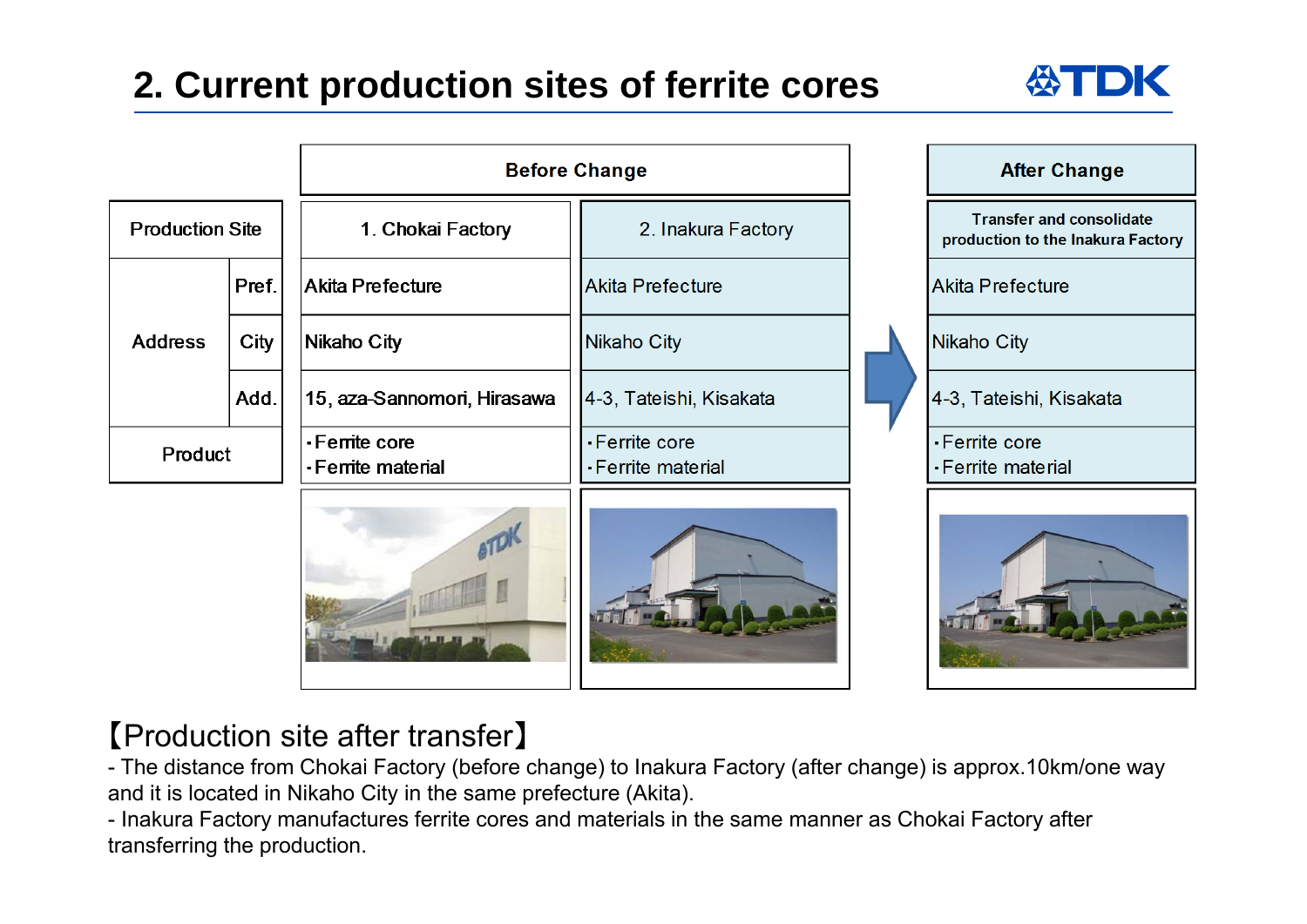### 3.**4M Changes due to transferring the production**

|                   | <b>Production Site</b> | <b>Material</b> | <b>Machine</b> | <b>Method</b> | Man | $\overline{\phantom{a}}$     | Action for concern |        |
|-------------------|------------------------|-----------------|----------------|---------------|-----|------------------------------|--------------------|--------|
| Before change     | After change           | Material        | Machine        | Method        | Man | Quality<br>control<br>method | Concern            | Action |
| Chokai<br>Factory | Inakura<br>Factory     | O               | $\bigcup$      | Ő             |     |                              | <b>None</b>        |        |

 ○: Changed ×: Not changed <Remarks>

1.We will make sure that product has same quality with current product by performing process capability investigation and reliability test.

2.There are no changes in equipment and tool. (The machines and equipment used in Chokai Factory will be relocated.)

3.There are no changes in material, material manufacturer, and quality control method.

4.This change does not cause any additional changes regarding product specification, electrical characteristics and mechanical characteristics.

5.The employees currently work at Chokai factory will be transferred to Inakura Factory and carry out the same operation.

6.There are no changes in electrical characteristics of inductors which used ferrite cores after the production transfer.